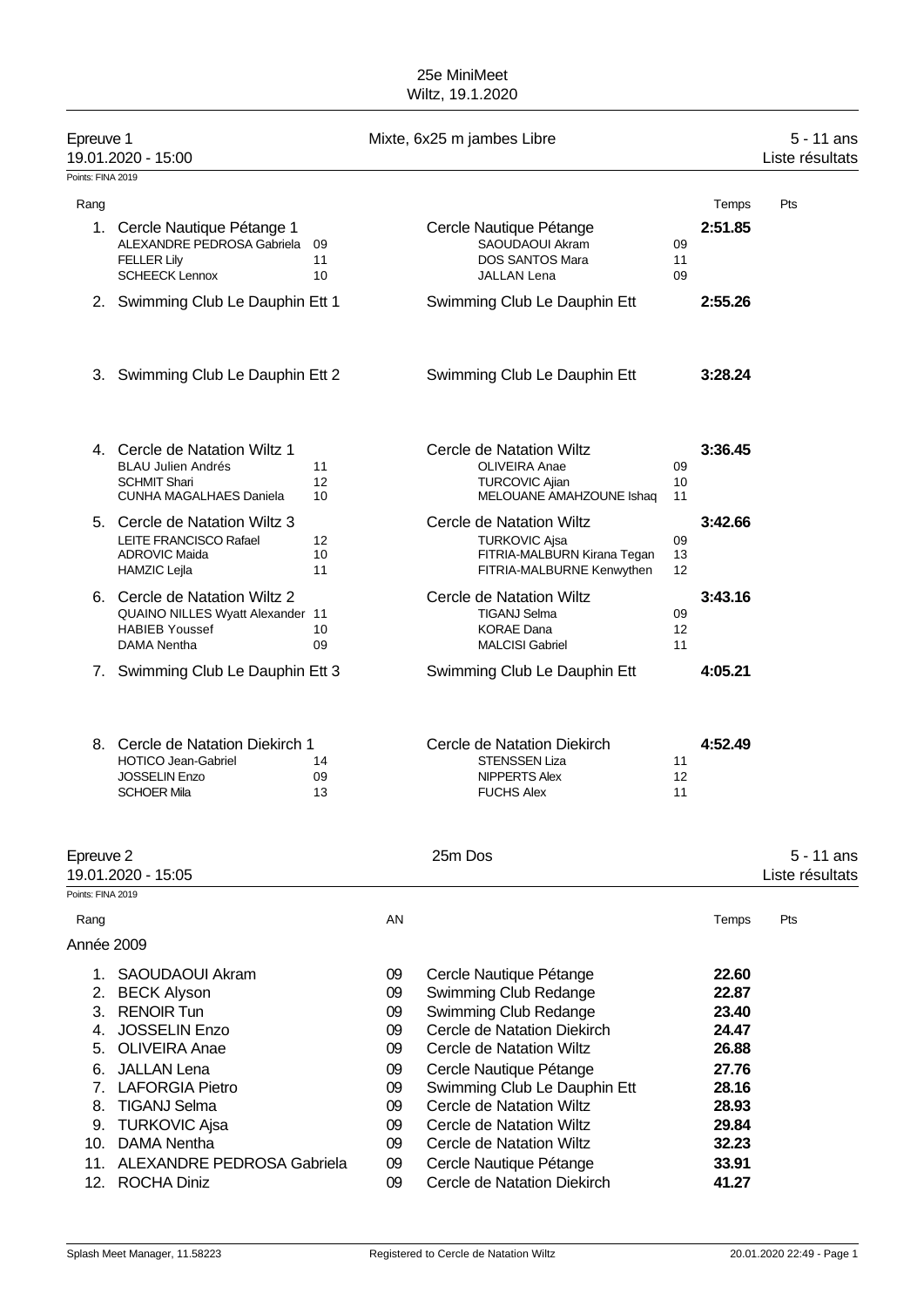# Epreuve 2, 25m Dos

| Année 2010 |                                                                                                                                                                                                                                                                                                     |                                                                                                                                                                                                                                  |                                                                                                                                                                                                                                                                                                                                                                                                  |                                                                                                                   |
|------------|-----------------------------------------------------------------------------------------------------------------------------------------------------------------------------------------------------------------------------------------------------------------------------------------------------|----------------------------------------------------------------------------------------------------------------------------------------------------------------------------------------------------------------------------------|--------------------------------------------------------------------------------------------------------------------------------------------------------------------------------------------------------------------------------------------------------------------------------------------------------------------------------------------------------------------------------------------------|-------------------------------------------------------------------------------------------------------------------|
|            | 1. SCHEECK Lennox<br>2. STAICU Razvan<br>3. TURCOVIC Ajian<br>4. CUNHA MAGALHAES Daniela<br>5. POORTERS Lily June<br>6. HABIEB Youssef<br>7. WEYLAND Yann<br>8. PESCH Zoé<br>9. ADROVIC Maida<br>10. REMICHE Anna<br>malade ALBERSMEYER Neele                                                       | 10 <sup>°</sup><br>10 <sup>°</sup><br>10<br>10 <sup>°</sup><br>10 <sup>°</sup><br>10<br>10 <sup>°</sup><br>10 <sup>°</sup><br>10<br>10 <sup>°</sup><br>10 <sup>°</sup>                                                           | Cercle Nautique Pétange<br>Swimming Club Le Dauphin Ett<br>Cercle de Natation Wiltz<br>Cercle de Natation Wiltz<br>Swimming Club Le Dauphin Ett<br>Cercle de Natation Wiltz<br>Swimming Club Le Dauphin Ett<br>Swimming Club Le Dauphin Ett<br>Cercle de Natation Wiltz<br>Swimming Club Le Dauphin Ett<br>Swimming Club Le Dauphin Ett                                                          | 22.44<br>23.61<br>24.38<br>25.01<br>27.26<br>28.66<br>28.70<br>29.44<br>37.70<br>42.16                            |
| Année 2011 |                                                                                                                                                                                                                                                                                                     |                                                                                                                                                                                                                                  |                                                                                                                                                                                                                                                                                                                                                                                                  |                                                                                                                   |
|            | 1. DOS SANTOS Mara<br>2. RENOIR Anna<br>3. MELOUANE AMAHZOUNE Ishaq<br>4. VISSER Felix<br>code D <sub>3</sub>                                                                                                                                                                                       | 11<br>11<br>11<br>11                                                                                                                                                                                                             | Cercle Nautique Pétange<br>Swimming Club Redange<br>Cercle de Natation Wiltz<br>Swimming Club Le Dauphin Ett                                                                                                                                                                                                                                                                                     | 23.43<br>23.80<br>26.22<br>26.95                                                                                  |
|            | 5. ELSEN Lea<br>6. FELLER Lily<br>7. LOSCH Lilly<br>8. DA COSTA NETO Francisco<br>9. KERSCHEN Emma<br>10. MALCISI Gabriel<br>11. HUSINGER Lee<br>12. SAHMAN Aisha<br>13. HAMZIC Lejla<br>14. STENSSEN Liza<br>15. DINIS DE SA Francisco<br>16. HUSINGER Lou<br>17. BECIC Inna<br>code D8            | 11<br>11<br>11<br>11<br>11<br>11<br>11<br>11<br>11<br>11<br>11<br>11<br>11                                                                                                                                                       | Swimming Club Le Dauphin Ett<br>Cercle Nautique Pétange<br>Cercle de Natation Diekirch<br>Swimming Club Le Dauphin Ett<br>Swimming Club Le Dauphin Ett<br>Cercle de Natation Wiltz<br>Cercle de Natation Wiltz<br>Cercle de Natation Diekirch<br>Cercle de Natation Wiltz<br>Cercle de Natation Diekirch<br>Swimming Club Le Dauphin Ett<br>Cercle de Natation Wiltz<br>Cercle de Natation Wiltz | 27.76<br>27.96<br>28.30<br>28.63<br>29.68<br>31.46<br>34.42<br>34.43<br>34.51<br>34.93<br>37.84<br>44.83<br>55.35 |
|            | malade BLAU Julien Andrés<br>malade QUAINO NILLES Wyatt Alexander                                                                                                                                                                                                                                   | 11<br>11                                                                                                                                                                                                                         | Cercle de Natation Wiltz<br>Cercle de Natation Wiltz                                                                                                                                                                                                                                                                                                                                             |                                                                                                                   |
| Année 2012 |                                                                                                                                                                                                                                                                                                     |                                                                                                                                                                                                                                  |                                                                                                                                                                                                                                                                                                                                                                                                  |                                                                                                                   |
|            | 1. ANISKO Hanna<br>2. BERVAS-SCHUMACHER Olivier<br>3. JOSSELIN Yuri<br>4. TESSARO Luca<br>5. FITRIA-MALBURNE Kenwythen<br>6. SCHMIT Shari<br>7. LEITE FRANCISCO Rafael<br>8. BRAUN Mathis<br>9. MASSARD CLaire<br>10. PLETSCHETTE Hugo<br>code D <sub>3</sub><br>11. SCHEECK Mika<br>12. KORAE Dana | 12 <sup>°</sup><br>12 <sub>2</sub><br>12 <sub>2</sub><br>12 <sub>2</sub><br>12 <sub>2</sub><br>12 <sub>2</sub><br>12 <sub>2</sub><br>12 <sup>°</sup><br>12 <sup>°</sup><br>12 <sup>2</sup><br>12 <sup>°</sup><br>12 <sub>2</sub> | Cercle Nautique Pétange<br>Swimming Club Le Dauphin Ett<br>Cercle de Natation Diekirch<br>Swimming Club Le Dauphin Ett<br>Cercle de Natation Wiltz<br>Cercle de Natation Wiltz<br>Cercle de Natation Wiltz<br>Swimming Club Le Dauphin Ett<br>Swimming Club Le Dauphin Ett<br>Swimming Club Le Dauphin Ett<br>Cercle Nautique Pétange<br>Cercle de Natation Wiltz                                | 24.54<br>26.39<br>27.98<br>28.24<br>29.78<br>29.90<br>32.05<br>32.35<br>32.92<br>33.02<br>34.36<br>36.24          |
|            | 13. SAHMAN Amina<br>14. REMICHE Paul<br>15. KORAE Deny<br>16. SAOUDAOUI Ayoub                                                                                                                                                                                                                       | 12 <sub>2</sub><br>12 <sub>2</sub><br>12 <sub>2</sub><br>12 <sub>2</sub>                                                                                                                                                         | Cercle de Natation Diekirch<br>Swimming Club Le Dauphin Ett<br>Cercle de Natation Wiltz<br>Cercle Nautique Pétange                                                                                                                                                                                                                                                                               | 37.58<br>40.18<br>46.33<br>58.40                                                                                  |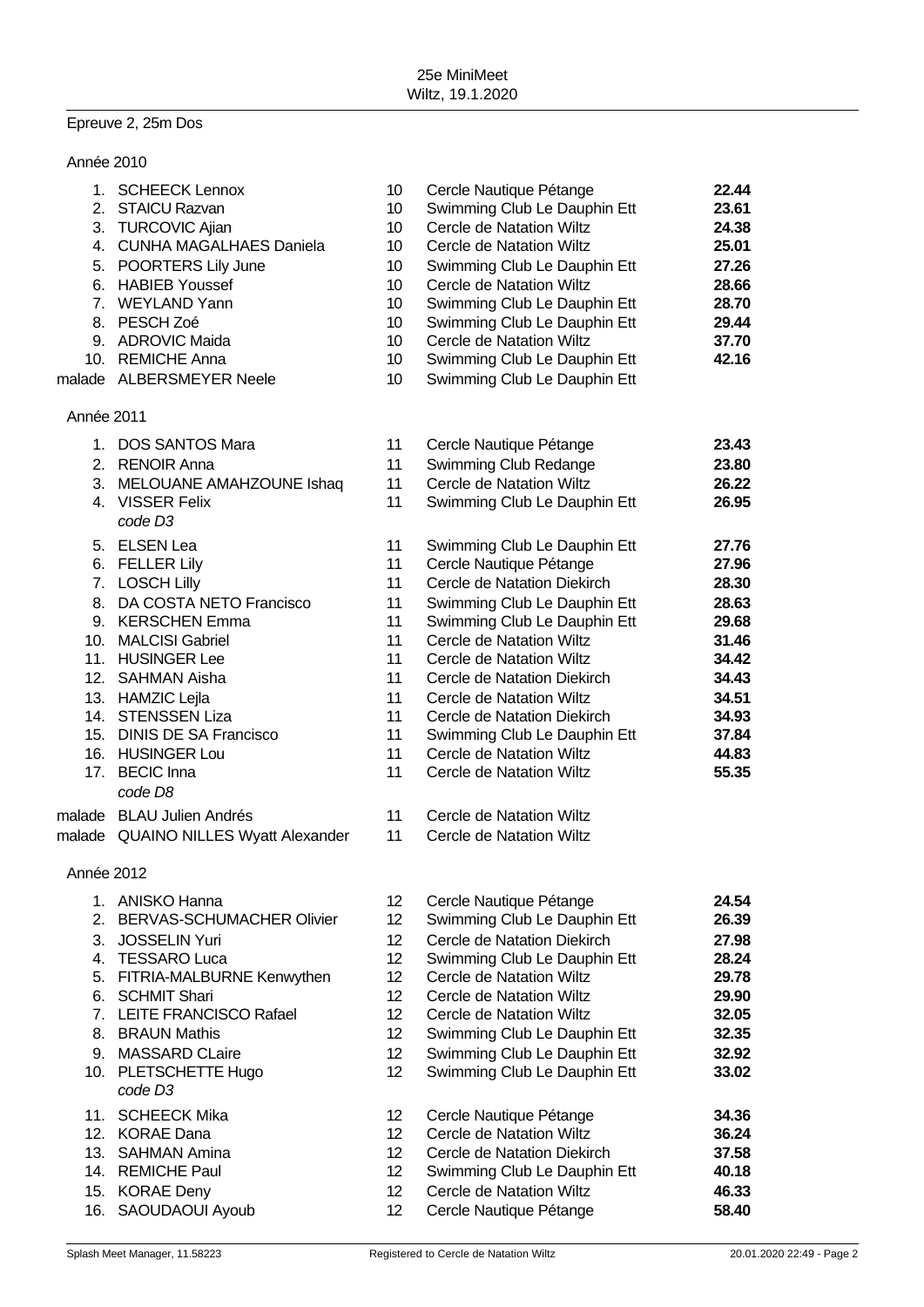# Epreuve 2, 25m Dos

| Année 2013                  |                                                                                                                                                                                                                                                                 |                                                                      |                                                                                                                                                                                                                                                                                                                                               |                                                                                                          |                                 |
|-----------------------------|-----------------------------------------------------------------------------------------------------------------------------------------------------------------------------------------------------------------------------------------------------------------|----------------------------------------------------------------------|-----------------------------------------------------------------------------------------------------------------------------------------------------------------------------------------------------------------------------------------------------------------------------------------------------------------------------------------------|----------------------------------------------------------------------------------------------------------|---------------------------------|
|                             | 1. PETERS Lenie<br>2. HAMZIC Taric<br>3. FITRIA-MALBURN Kirana Tegan<br>4. SCHOER Mila<br>5. SCHROEDER Sophie                                                                                                                                                   | 13<br>13<br>13<br>13<br>13                                           | Swimming Club Le Dauphin Ett<br>Cercle de Natation Wiltz<br>Cercle de Natation Wiltz<br>Cercle de Natation Diekirch<br>Cercle de Natation Wiltz                                                                                                                                                                                               | 31.99<br>36.28<br>36.64<br>37.66<br>42.15                                                                |                                 |
| Année 2014                  |                                                                                                                                                                                                                                                                 |                                                                      |                                                                                                                                                                                                                                                                                                                                               |                                                                                                          |                                 |
|                             | 1. BANNANI Sara<br>2. BANNANI Lara                                                                                                                                                                                                                              | 14<br>14                                                             | Cercle de Natation Wiltz<br>Cercle de Natation Wiltz                                                                                                                                                                                                                                                                                          | 46.34<br>49.14                                                                                           |                                 |
| Epreuve 3                   | 19.01.2020 - 15:55                                                                                                                                                                                                                                              |                                                                      | 25m Libre                                                                                                                                                                                                                                                                                                                                     |                                                                                                          | $5 - 11$ ans<br>Liste résultats |
| Points: FINA 2019           |                                                                                                                                                                                                                                                                 |                                                                      |                                                                                                                                                                                                                                                                                                                                               |                                                                                                          |                                 |
| Rang                        |                                                                                                                                                                                                                                                                 | AN                                                                   |                                                                                                                                                                                                                                                                                                                                               | Temps                                                                                                    | Pts                             |
| Année 2009                  |                                                                                                                                                                                                                                                                 |                                                                      |                                                                                                                                                                                                                                                                                                                                               |                                                                                                          |                                 |
| 7 <sub>1</sub><br>9.<br>11. | 1. SAOUDAOUI Akram<br>2. BECK Alyson<br>3. RENOIR Tun<br>4. LAFORGIA Pietro<br>5. JOSSELIN Enzo<br>6. JALLAN Lena<br><b>OLIVEIRA Anae</b><br>8. DAMA Nentha<br><b>TIGANJ Selma</b><br>10. ALEXANDRE PEDROSA Gabriela<br><b>TURKOVIC Ajsa</b><br>12. ROCHA Diniz | 09<br>09<br>09<br>09<br>09<br>09<br>09<br>09<br>09<br>09<br>09<br>09 | Cercle Nautique Pétange<br>Swimming Club Redange<br>Swimming Club Redange<br>Swimming Club Le Dauphin Ett<br>Cercle de Natation Diekirch<br>Cercle Nautique Pétange<br>Cercle de Natation Wiltz<br>Cercle de Natation Wiltz<br>Cercle de Natation Wiltz<br>Cercle Nautique Pétange<br>Cercle de Natation Wiltz<br>Cercle de Natation Diekirch | 18.51<br>19.05<br>21.22<br>21.58<br>22.17<br>23.19<br>23.79<br>26.71<br>29.85<br>35.07<br>35.15<br>41.21 |                                 |
| Année 2010                  |                                                                                                                                                                                                                                                                 |                                                                      |                                                                                                                                                                                                                                                                                                                                               |                                                                                                          |                                 |
|                             | 1. SCHEECK Lennox                                                                                                                                                                                                                                               | 10                                                                   | Cercle Nautique Pétange                                                                                                                                                                                                                                                                                                                       | 17.62                                                                                                    |                                 |

| Année 2011 |  |
|------------|--|

|         | iliee zu i l             |    |                              |       |
|---------|--------------------------|----|------------------------------|-------|
|         | <b>VISSER Felix</b>      | 11 | Swimming Club Le Dauphin Ett | 18.42 |
|         | 2. RENOIR Anna           | 11 | Swimming Club Redange        | 20.34 |
|         | 3. LOSCH Lilly           | 11 | Cercle de Natation Diekirch  | 21.34 |
| $4_{-}$ | <b>DOS SANTOS Mara</b>   | 11 | Cercle Nautique Pétange      | 25.10 |
|         | 5. MALCISI Gabriel       | 11 | Cercle de Natation Wiltz     | 25.44 |
| 6.      | MELOUANE AMAHZOUNE Ishaq | 11 | Cercle de Natation Wiltz     | 25.45 |
|         | 7. CUNHA Hugo            | 11 | Cercle de Natation Diekirch  | 25.71 |
| 8.      | <b>ELSEN Lea</b>         | 11 | Swimming Club Le Dauphin Ett | 27.98 |
| 9.      | DA COSTA NETO Francisco  | 11 | Swimming Club Le Dauphin Ett | 28.37 |

malade FADIL Yaseen 10 Cercle de Natation Diekirch malade ALBERSMEYER Neele 10 Swimming Club Le Dauphin Ett

2. STAICU Razvan 10 Swimming Club Le Dauphin Ett **19.32** 3. TURCOVIC Ajian 10 Cercle de Natation Wiltz **22.06** 4. POORTERS Lily June 10 Swimming Club Le Dauphin Ett **24.40** 5. HABIEB Youssef 10 Cercle de Natation Wiltz **25.21** 6. CUNHA MAGALHAES Daniela 10 Cercle de Natation Wiltz **25.32** PESCH Zoé **10** Swimming Club Le Dauphin Ett **25.32** 8. WEYLAND Yann 10 Swimming Club Le Dauphin Ett 30.93 9. REMICHE Anna **10** Swimming Club Le Dauphin Ett **36.80**<br>10 Cercle de Natation Wiltz **42.26** 

10. ADROVIC Maida 10 Cercle de Natation Wiltz **42.26**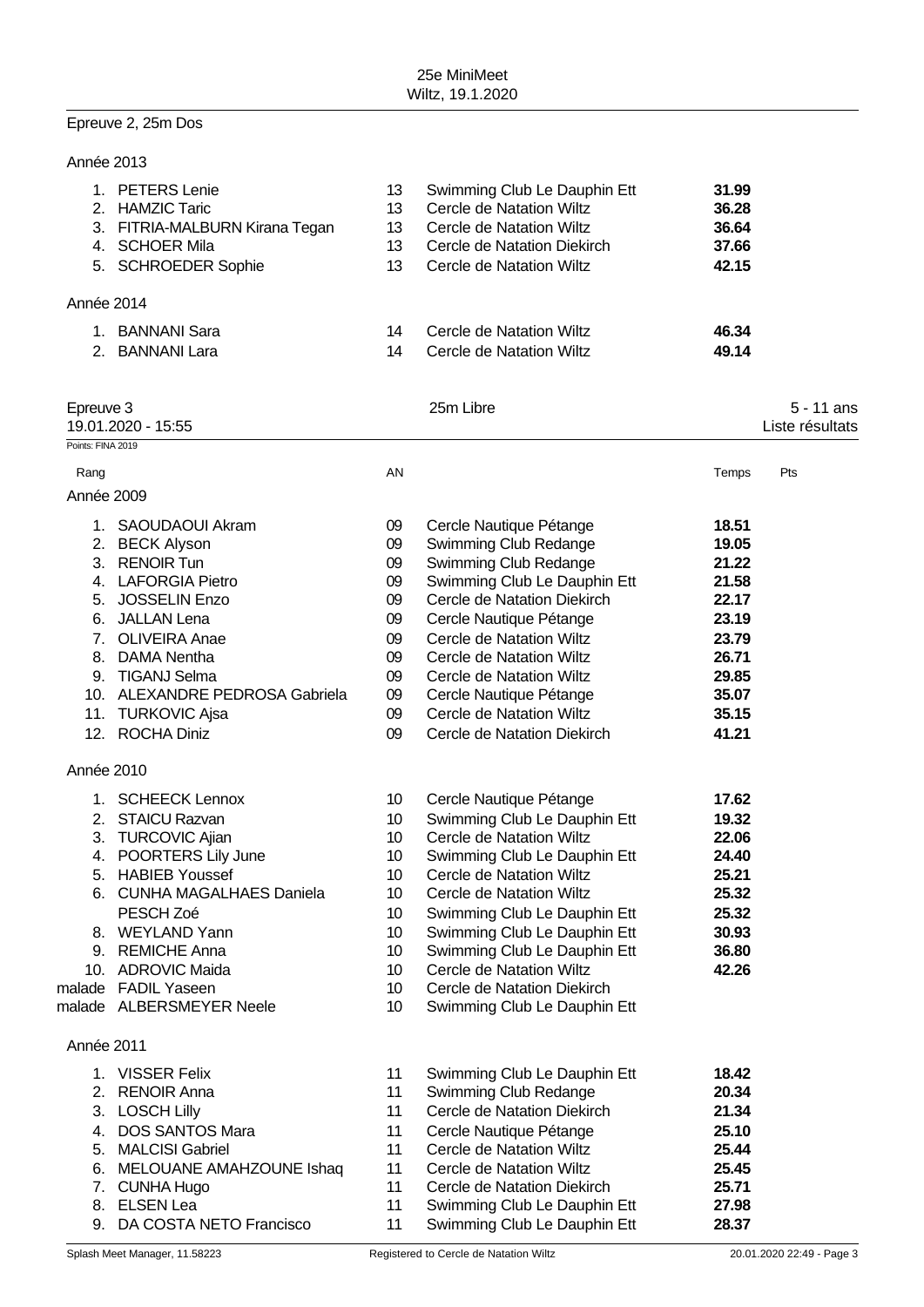# Epreuve 3, Tous, 25m Libre, Année 2011

| Rang       |                                      | AN              |                              | Temps | Pts |
|------------|--------------------------------------|-----------------|------------------------------|-------|-----|
|            | 10. KERSCHEN Emma                    | 11              | Swimming Club Le Dauphin Ett | 30.97 |     |
|            | 11. FELLER Lily                      | 11              | Cercle Nautique Pétange      | 33.25 |     |
|            | 12. DINIS DE SA Francisco            | 11              | Swimming Club Le Dauphin Ett | 33.29 |     |
|            | 13. HAMZIC Lejla                     | 11              | Cercle de Natation Wiltz     | 37.71 |     |
|            | 14. SAHMAN Aisha                     | 11              | Cercle de Natation Diekirch  | 39.96 |     |
|            | 15. HUSINGER Lee                     | 11              | Cercle de Natation Wiltz     | 40.69 |     |
|            | 16. STENSSEN Liza                    | 11              | Cercle de Natation Diekirch  | 41.73 |     |
|            | 17. HUSINGER Lou                     | 11              | Cercle de Natation Wiltz     | 46.10 |     |
|            | 18. BECIC Inna                       | 11              | Cercle de Natation Wiltz     | 51.96 |     |
|            | malade BLAU Julien Andrés            | 11              | Cercle de Natation Wiltz     |       |     |
|            | malade QUAINO NILLES Wyatt Alexander | 11              | Cercle de Natation Wiltz     |       |     |
|            |                                      |                 |                              |       |     |
| Année 2012 |                                      |                 |                              |       |     |
|            | 1. BERVAS-SCHUMACHER Olivier         | 12 <sub>2</sub> | Swimming Club Le Dauphin Ett | 23.71 |     |
|            | 2. ANISKO Hanna                      | 12 <sup>2</sup> | Cercle Nautique Pétange      | 24.28 |     |
|            | 3. JOSSELIN Yuri                     | 12 <sup>2</sup> | Cercle de Natation Diekirch  | 26.43 |     |
|            | 4. PLETSCHETTE Hugo                  | 12              | Swimming Club Le Dauphin Ett | 27.50 |     |
|            | 5. FITRIA-MALBURNE Kenwythen         | 12 <sup>2</sup> | Cercle de Natation Wiltz     | 28.10 |     |
|            | 6. SCHMIT Shari                      | 12 <sup>2</sup> | Cercle de Natation Wiltz     | 30.76 |     |
|            | 7. SCHEECK Mika                      | 12              | Cercle Nautique Pétange      | 31.13 |     |
|            | 8. NIPPERTS Alex                     | 12 <sup>2</sup> | Cercle de Natation Diekirch  | 31.21 |     |
|            | 9. BRAUN Mathis                      | 12              | Swimming Club Le Dauphin Ett | 32.24 |     |
|            | 10. TESSARO Luca                     | 12              | Swimming Club Le Dauphin Ett | 34.86 |     |
|            | 11. REMICHE Paul                     | 12 <sup>2</sup> | Swimming Club Le Dauphin Ett | 34.91 |     |
|            | 12. LEITE FRANCISCO Rafael           | 12 <sup>°</sup> | Cercle de Natation Wiltz     | 34.99 |     |
|            | 13. KORAE Dana                       | 12 <sup>°</sup> | Cercle de Natation Wiltz     | 37.37 |     |
|            | 14. MASSARD CLaire                   | 12 <sup>2</sup> | Swimming Club Le Dauphin Ett | 39.03 |     |
|            | 15. SAHMAN Amina                     | 12 <sup>°</sup> | Cercle de Natation Diekirch  | 41.16 |     |
|            | 16. SAOUDAOUI Ayoub<br>code G5       | 12 <sub>2</sub> | Cercle Nautique Pétange      | 49.36 |     |
|            | 17. KORAE Deny                       | 12              | Cercle de Natation Wiltz     | 55.73 |     |
| Année 2013 |                                      |                 |                              |       |     |
|            | 1. PETERS Lenie                      | 13              | Swimming Club Le Dauphin Ett | 34.75 |     |
|            | 2. HAMZIC Taric                      | 13              | Cercle de Natation Wiltz     | 37.57 |     |
| 3.         | <b>LOSCH Daan</b>                    | 13              | Cercle de Natation Diekirch  | 41.22 |     |
| 4.         | FITRIA-MALBURN Kirana Tegan          | 13              | Cercle de Natation Wiltz     | 41.49 |     |
| 5.         | <b>SCHOER Mila</b>                   | 13              | Cercle de Natation Diekirch  | 42.79 |     |
|            | 6. SCHROEDER Sophie                  | 13              | Cercle de Natation Wiltz     | 44.72 |     |
| Année 2014 |                                      |                 |                              |       |     |
|            | 1. BANNANI Lara                      | 14              | Cercle de Natation Wiltz     | 51.25 |     |
| 2.         | <b>BANNANI Sara</b>                  | 14              | Cercle de Natation Wiltz     | 58.24 |     |
|            |                                      |                 |                              |       |     |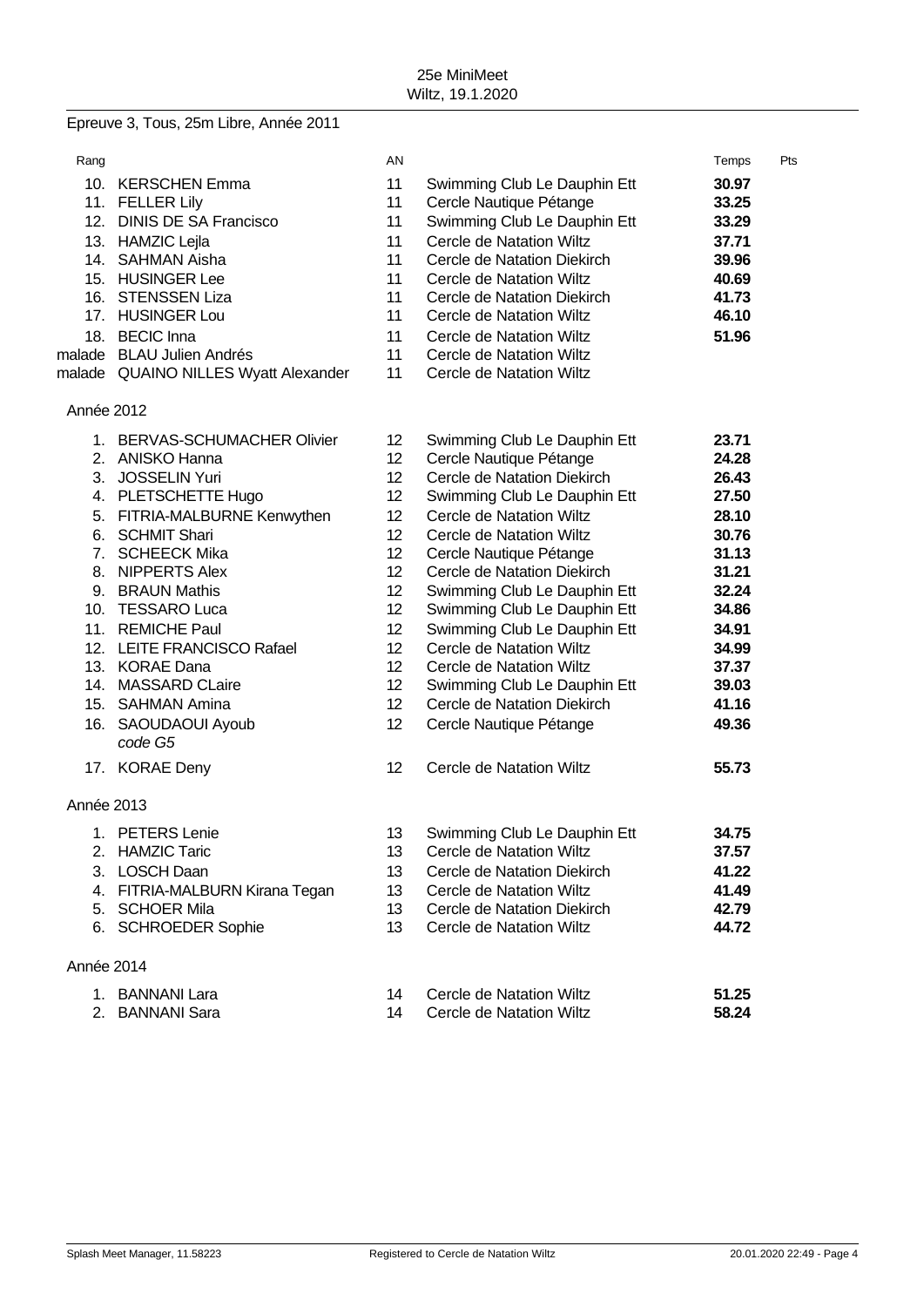## 25e MiniMeet Wiltz, 19.1.2020

| Epreuve 4         | 19.01.2020 - 16:30           |                 | 25 m jambes papillon         |         | 5 - 11 ans<br>Liste résultats |
|-------------------|------------------------------|-----------------|------------------------------|---------|-------------------------------|
| Points: FINA 2019 |                              |                 |                              |         |                               |
| Rang              |                              | AN              |                              | Temps   | Pts                           |
| Année 2009        |                              |                 |                              |         |                               |
|                   |                              |                 |                              |         |                               |
|                   | 1. BECK Alyson               | 09              | Swimming Club Redange        | 29.28   |                               |
|                   | 2. RENOIR Tun                | 09              | Swimming Club Redange        | 34.13   |                               |
|                   | 3. SAOUDAOUI Akram           | 09              | Cercle Nautique Pétange      | 34.14   |                               |
|                   | 4. JALLAN Lena               | 09              | Cercle Nautique Pétange      | 34.51   |                               |
|                   | 5. OLIVEIRA Anae             | 09              | Cercle de Natation Wiltz     | 35.45   |                               |
| 6.                | <b>JOSSELIN Enzo</b>         | 09              | Cercle de Natation Diekirch  | 36.23   |                               |
|                   | 7. TIGANJ Selma              | 09              | Cercle de Natation Wiltz     | 38.52   |                               |
|                   | 8. LAFORGIA Pietro           | 09              | Swimming Club Le Dauphin Ett | 40.13   |                               |
|                   | 9. DAMA Nentha               | 09              | Cercle de Natation Wiltz     | 44.36   |                               |
|                   | 10. ROCHA Diniz              | 09              | Cercle de Natation Diekirch  | 1:23.07 |                               |
|                   |                              |                 |                              |         |                               |
| Année 2010        |                              |                 |                              |         |                               |
| 1.                | <b>TURCOVIC Ajian</b>        | 10              | Cercle de Natation Wiltz     | 30.13   |                               |
|                   | 2. STAICU Razvan             | 10              | Swimming Club Le Dauphin Ett | 30.22   |                               |
|                   | 3. CUNHA MAGALHAES Daniela   | 10              | Cercle de Natation Wiltz     | 33.84   |                               |
|                   | 4. SCHEECK Lennox            | 10              | Cercle Nautique Pétange      | 34.21   |                               |
|                   | 5. POORTERS Lily June        | 10              | Swimming Club Le Dauphin Ett | 36.60   |                               |
|                   | 6. WEYLAND Yann              | 10              | Swimming Club Le Dauphin Ett | 38.78   |                               |
|                   | 7. PESCH Zoé                 | 10              | Swimming Club Le Dauphin Ett | 39.79   |                               |
|                   | 8. HABIEB Youssef            | 10              | Cercle de Natation Wiltz     | 41.19   |                               |
|                   | 9. REMICHE Anna              | 10              |                              | 44.31   |                               |
|                   | code P3                      |                 | Swimming Club Le Dauphin Ett |         |                               |
|                   | malade FADIL Yaseen          | 10              | Cercle de Natation Diekirch  |         |                               |
|                   | malade ALBERSMEYER Neele     | 10              | Swimming Club Le Dauphin Ett |         |                               |
| Année 2011        |                              |                 |                              |         |                               |
|                   | 1. VISSER Felix              | 11              | Swimming Club Le Dauphin Ett | 25.95   |                               |
|                   | 2. DOS SANTOS Mara           | 11              | Cercle Nautique Pétange      | 27.78   |                               |
|                   | 3. LOSCH Lilly               | 11              | Cercle de Natation Diekirch  | 32.23   |                               |
|                   | 4. FELLER Lily               | 11              | Cercle Nautique Pétange      | 35.29   |                               |
|                   | 5. RENOIR Anna               | 11              | Swimming Club Redange        | 36.08   |                               |
|                   | 6. DINIS DE SA Francisco     | 11              | Swimming Club Le Dauphin Ett |         |                               |
|                   |                              |                 |                              | 40.59   |                               |
|                   | 7. HAMZIC Lejla              | 11              | Cercle de Natation Wiltz     | 40.88   |                               |
|                   | 8. ELSEN Lea<br>code P3      | 11              | Swimming Club Le Dauphin Ett | 43.25   |                               |
|                   | 9. KERSCHEN Emma             | 11              | Swimming Club Le Dauphin Ett | 44.10   |                               |
|                   | 10. MELOUANE AMAHZOUNE Ishaq | 11              | Cercle de Natation Wiltz     | 45.92   |                               |
|                   | 11. MALCISI Gabriel          | 11              | Cercle de Natation Wiltz     | 49.00   |                               |
|                   | 12. DA COSTA NETO Francisco  | 11              | Swimming Club Le Dauphin Ett | 52.89   |                               |
|                   | code P3                      |                 |                              |         |                               |
|                   |                              |                 |                              |         |                               |
| Année 2012        |                              |                 |                              |         |                               |
|                   | 1. SCHMIT Shari              | 12 <sup>°</sup> | Cercle de Natation Wiltz     | 34.50   |                               |
|                   | 2. TESSARO Luca              | 12 <sup>°</sup> | Swimming Club Le Dauphin Ett | 36.51   |                               |
|                   | 3. NIPPERTS Alex             | 12 <sup>°</sup> | Cercle de Natation Diekirch  | 37.98   |                               |
|                   | code P3                      |                 |                              |         |                               |
|                   | 4. PLETSCHETTE Hugo          | 12              | Swimming Club Le Dauphin Ett | 40.28   |                               |
|                   | code P3                      |                 |                              |         |                               |
|                   | 5. BERVAS-SCHUMACHER Olivier | 12 <sup>°</sup> | Swimming Club Le Dauphin Ett | 40.40   |                               |
|                   |                              |                 |                              |         |                               |